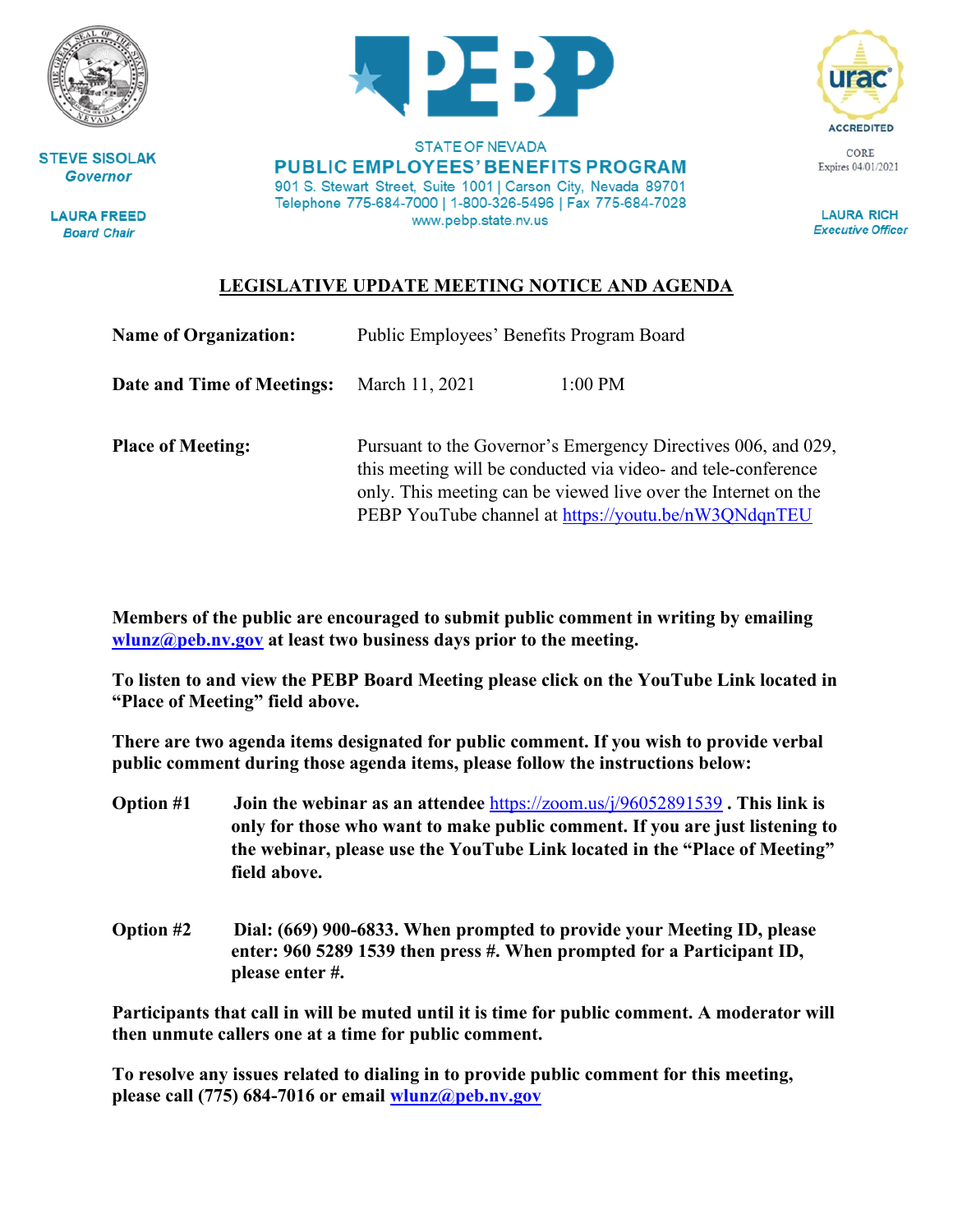**Meeting materials can be accessed here:** <https://pebp.state.nv.us/meetings-events/board-meetings/>

## **AGENDA**

- 1. Open Meeting; Roll Call
- 2. Public Comment

Public comment will be taken during this agenda item. No action may be taken on any matter raised under this item unless the matter is included on a future agenda as an item on which action may be taken. Public comments to the Board will be taken under advisement but will not be answered during the meeting. Comments may be limited to three minutes per person at the discretion of the chairperson. Additional three minute comment periods may be allowed on individual agenda items at the discretion of the chairperson. These additional comment periods shall be limited to comments relevant to the agenda item under consideration by the Board. As noted above, members of the public may make public comment by using the callin number provided above. Persons unable to attend the meeting by telephone and persons whose comments may extend past the three minute time limit may submit their public comment in writing to PEBP Attn: Wendi Lunz 901 S. Stewart St, Suite 1001 Carson City NV 89701, Fax: (775) 684-7028 or wlunz@peb.state.nv.us at least two business days prior to the meeting. Persons making public comment need to state and spell their name for the record at the beginning of their testimony.

- 3. Discussion and possible action regarding 2021 Legislative Bills that may impact the Public Employees' Benefits Program, including the following:
	- \* **Assembly Bills**
	- \* **Senate Bills**
	- \* **Bill Draft Requests**

(Laura Rich, Executive Officer) **(For possible action)**

**\***Due to time constraints inherent in the legislative process, a list of specific bills or bill draft requests, if applicable, on which PEBP staff will seek direction from the Board during this meeting will be posted at https://pebp.state.nv.us/meetings-events/board-meetings/ on March 8, 2021.

4. Public Comment

Public comment will be taken during this agenda item. Comments may be limited to three minutes per person at the discretion of the chairperson. Persons making public comment need to state and spell their name for the record at the beginning of their testimony.

5. Adjournment